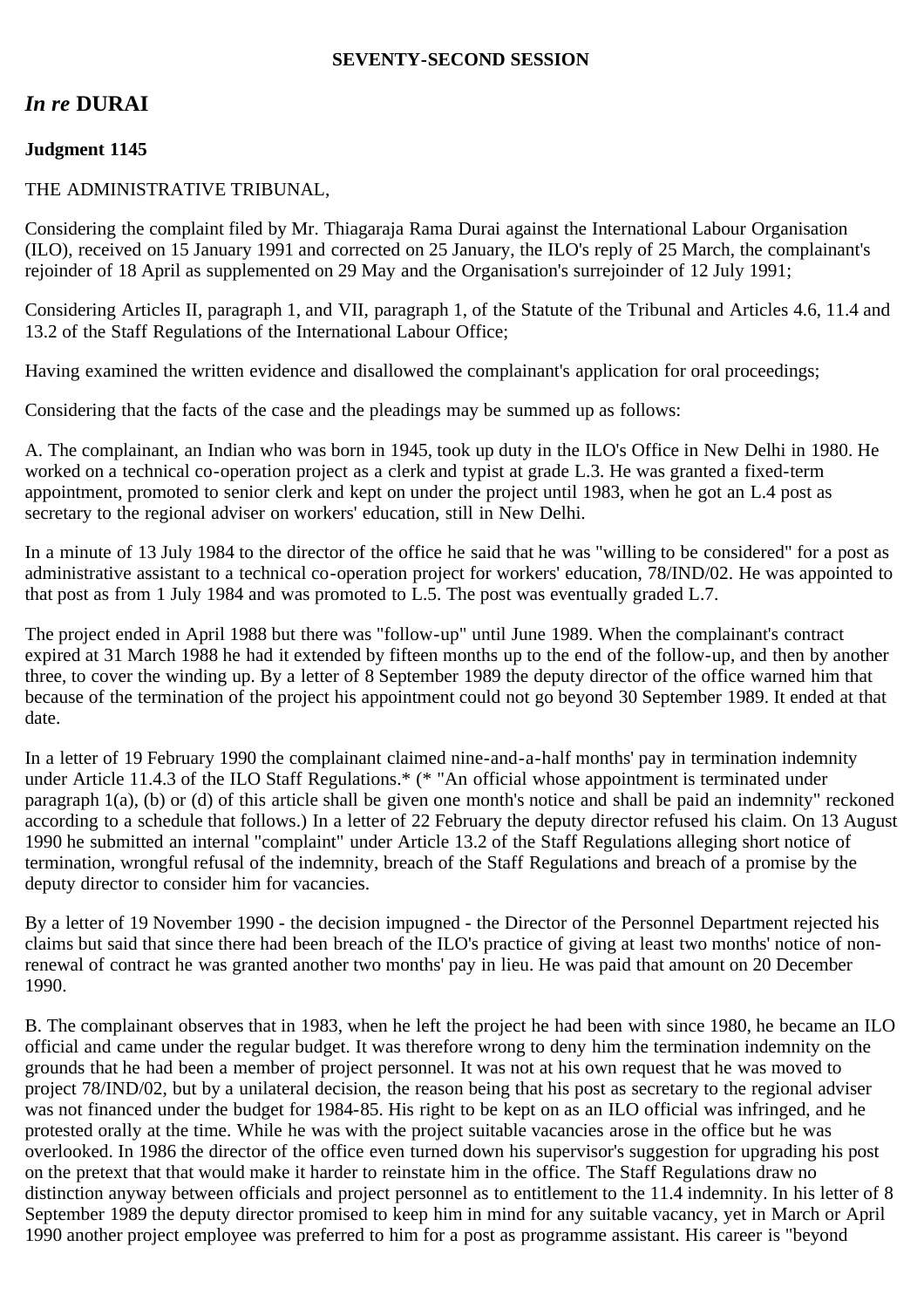repair".

He claims reinstatement in "the post in the ILO Office" and the award of such other compensation as the Tribunal deems fit.

C. In its reply the ILO observes that since projects like 78/IND/02 are of limited duration the position of their staff is bound to be temporary. The complainant knew full well when he applied that the position would end with the project itself.

The grant of two months' pay was in keeping with precedent in the case law on notice of non-renewal of contract. Article 4.6(d) of the Staff Regulations states that a fixed-

term contract carries no expectation of renewal and "shall terminate without prior notice on the termination date fixed" in the contract. So there is no contractual right to notice of non-renewal and no question of implied renewal in the event of failure to give it. Yet in practice two months' notice is given. The payment the complainant got in lieu gave him time to look for other employment and he found it with the World Health Organization (WHO) as early as 25 October 1989, also in New Delhi.

He has no right to the indemnity under Article 11.4.3, which is due only to someone terminated under 11.4.1(a), (b) or (d). His case is not about termination, but about expiry of contract, and comes under 4.6(d): 11.4.3 does not apply.

His objections to appointment to project 78/IND/02 are irreceivable because he failed to exhaust the internal means of redress as Article VII(1) of the Tribunal's Statute requires. There is no trace of any oral protest by him; in any event he did not follow the appeal procedure in the Staff Regulations. Besides, the funding of his earlier post as secretary to the regional adviser was limited in duration; so his transfer to the project, which he himself suggested, gave him employment for longer, besides promotion to L.5.

His objections to the director's refusal to upgrade his post in 1986 are also irreceivable under VII(1).

With one exception he fails to say what vacancies he might have been appointed to, and his claims to hold any one of them are again irreceivable for failure to appeal in time. The letter of 8 September 1989 on which he relies merely said: "every effort will be made to find a suitable post for you whenever this is possible". That was not a formal commitment. Though the ILO did consider him for the one post he mentions, it found, and preferred, someone with greater experience of fellowship assistance.

His claim to reinstatement is irreceivable under VII(1) because it did not form part of his internal "complaint". He cannot be reinstated in a post that no longer exists. Even if he were entitled to damages the amount should be small since he got two months' pay and then found work with the WHO.

D. In his rejoinder the complainant enlarges on the circumstances of his transfer in 1984, the director's refusal in 1986 to consent to the upgrading of his post and what he sees as the undertaking in the letter of 8 September 1989 to consider him for vacancies. In his view he ought to have been given preference for the post of programme assistant, which he was quite fit for. His job at the WHO is temporary, does not match his experience and offers no security.

He develops his contention that he consented to the transfer only in the hope of finding more stable employment: the transfer was in the ILO's interest, not his own, he was unaware of the jeopardy he was in, and the director assured him time and again that he would be brought back to the office as soon as a vacancy arose. He was victimised. He had a much better record than others who got longer contracts. The reason why he did not appeal against the transfer at the time was that he believed the promises.

He has lost seniority, salary increments and promotion. He and his family have suffered stress. His children's education has been disrupted. His future is bleak. He presses his claims.

In a supplement to his rejoinder he states that the director has failed to let him have a minute of 30 May 1984 about his transfer to the project. He submits that the ILO has destroyed the item from a wish to mislead the Tribunal.

E. The Organisation contends in its surrejoinder that the complainant's rejoinder is disjointed and repetitive, makes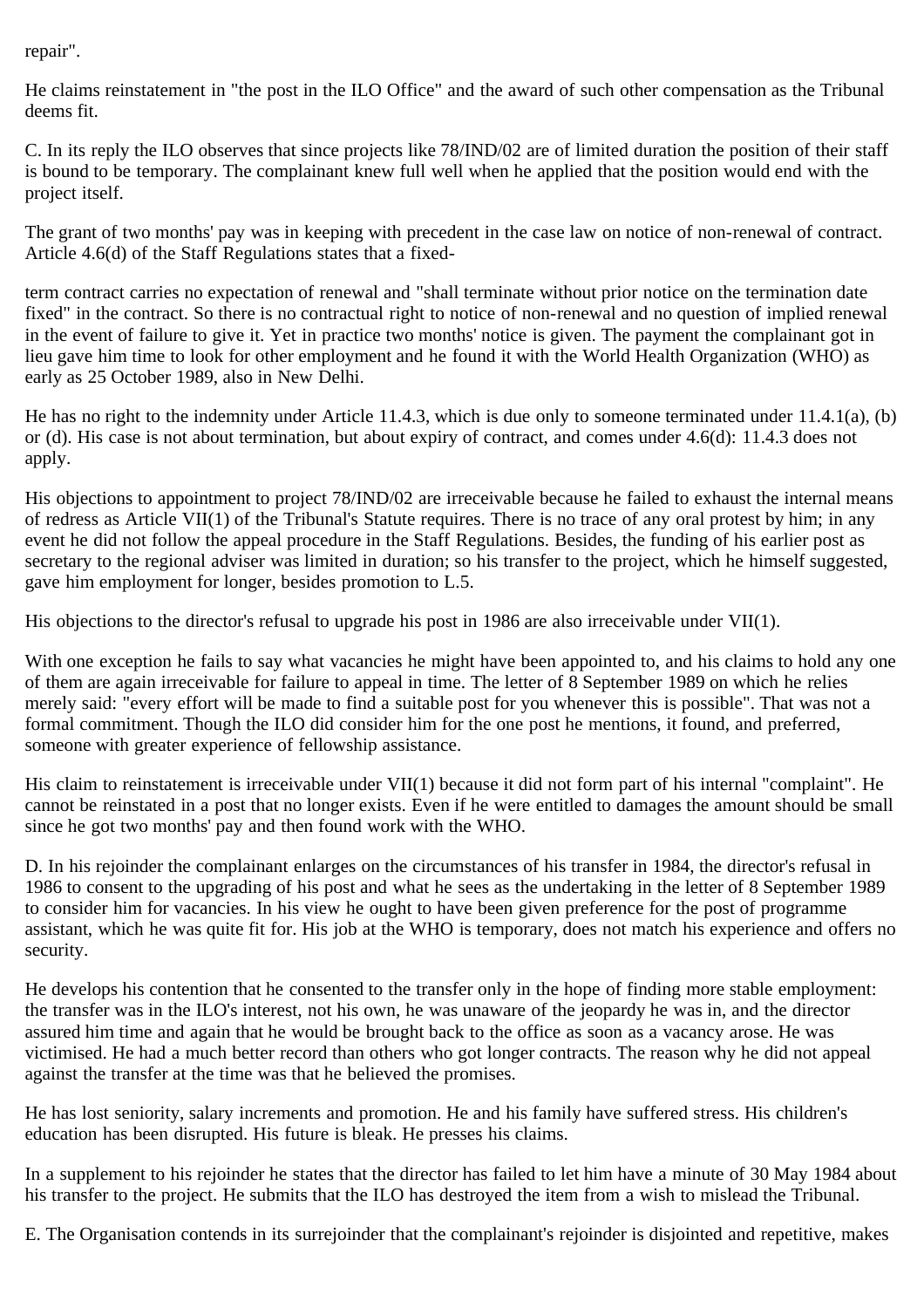untrue or unproven allegations and misrepresents his career, which is not at issue anyway, and simply ignores the material issues.

The ILO reaffirms that most of his claims are irreceivable for failure to exhaust the internal means of redress. He is objecting to decisions he ought to have challenged years ago, his claim to reinstatement is irreceivable because it was not part of his internal appeal, and his rejoinder levels new and so irreceivable charges of victimisation.

As for his claim to the indemnity and his allegation of failure to give proper notice, he fails even to address the ILO's pleas. His charges of discrimination, besides being irreceivable, are unproven: the non-renewal was due solely to the demise of the project. He got no promise of any post, just an assurance that he would be considered if that proved possible. It is hard to find a suitable vacancy for everyone in a small office like New Delhi. He had a run of contracts with the WHO and, whatever his position there may have been, he never had security of tenure in the ILO either; so he was no worse off.

## CONSIDERATIONS:

1. As is said above, under A, the complainant used to serve in New Delhi as administrative assistant to an ILO technical co-operation project for workers' education in India. The project bore the number 78/IND/02, and he held grade L.7. Although the project itself came to an end in April 1988 the follow-up lasted until June 1989. The complainant had a fixed-term appointment which expired at 31 March 1988, but it was extended up to the end of the follow-up and again to cover a three-month period of winding up, which ended at 30 September 1989. By a letter of 8 September the deputy director of the ILO office in New Delhi warned him that his appointment too must end at that date, and indeed that was when he left the Organisation's service.

In a letter of 19 February 1990 he claimed under Article 11.4.3 of the Staff Regulations of the International Labour Office payment of termination indemnity equivalent to nine-and-a-half months' pay, but the deputy director of the office refused his claim on 22 February. On 13 August he filed a "complaint" under Article 13.2 of the Staff Regulations alleging short notice of termination, wrongful refusal of the indemnity, breach of the Staff Regulations and breach of a promise by the deputy director to consider him for any vacancy.

The decision that he is impugning is the reply of 19 November 1990 from the Director of the Personnel Department. That letter, while rejecting his claims, acknowledged breach of the practice of giving at least two months' notice of non-renewal of contract and granted him another two months' pay in lieu. He has two claims: one to reinstatement in "the post in the ILO Office", and the other to any further compensation the Tribunal may award him.

2. The three main issues in this case are:

(1) whether, since he did not receive word of the non-renewal until 8 September 1989, he was served proper notice;

(2) whether he is entitled to the compensation he claims under Article 11.4.3 of the Staff Regulations; and

(3) whether he is to be reinstated.

# The period of notice

3. What the complainant held at the time of his departure from the Organisation was a "project position" as administrative assistant to a technical co-operation project for workers' education. He himself had applied for the position in a minute of 13 July 1984 in which he told the director of the New Delhi office that he was "willing to be considered". He was duly appointed and promoted to L.5, and the position was eventually graded L.7.

4. As he knew full well, the duration of project positions is limited and the financing of them covers only that duration. His position accordingly came to an end with the project itself. That was indeed why he was granted a fixed-term appointment, and the material rule is Article 4.6(d) of the Staff Regulations, which states that such an appointment

"... shall carry no expectation of renewal or of conversion to another type of appointment, and shall terminate without prior notice on the termination date fixed in the contract of employment".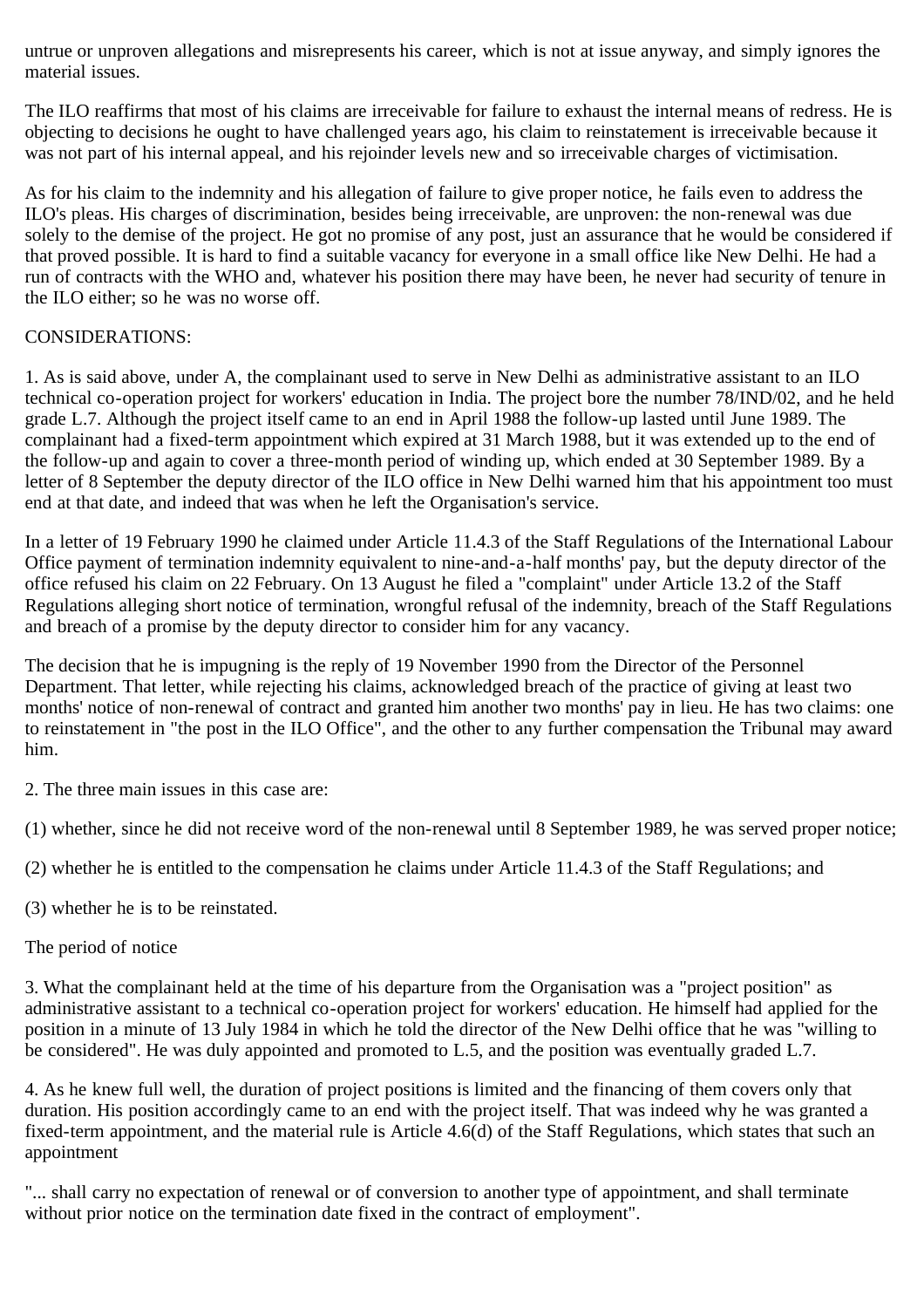Notwithstanding the terms of 4.6(d) the practice in the ILO is to give at least two months' notice of non-renewal of a fixed-term appointment. The Organisation admits that the practice was not followed in the complainant's case but points out that he got compensation for its mistake in the form of another two months' pay.

The Tribunal holds such compensation to be adequate and therefore rejects his claim.

The claim to termination indemnity

5. Article 11.4.3 of the Staff Regulations reads:

"An official whose appointment is terminated under paragraph 1(a), (b) or (d) of this article shall be given one month's notice and shall be paid an indemnity in accordance with the following schedule ..."

The schedule does not apply to the complainant. The complainant's employment ended, not because of any termination, but because his fixed-term appointment expired. The material rule is therefore Article 4.6(d) of the Staff Regulations, which does not prescribe the payment of an indemnity. Payment of the indemnity depends, not on whether someone has been employed under a technical co-operation project or paid out of regular budget funds, but on whether his appointment has been terminated for any of the reasons stated in the above-cited clauses of Article 11.4.3.

The claim is dismissed.

The claim to reinstatement

6. The complainant's claim to reinstatement is irreceivable under Article VII(1) of the Tribunal's Statute because it has not formed part of any internal "complaint" from him under Article 13.2 of the Staff Regulations and he has therefore failed to exhaust the internal means of redress.

7. In any event it must fail for the following reasons as well.

The complainant submits:

(a) Not at his own request but by a unilateral decision was he moved to project 78/IND/02 in 1984, the reason being that his post as secretary to the regional adviser on workers' education was not financed under the budget for 1984-85. There was breach of his right to be kept on as an ILO official and he protested orally at the time.

(b) While he was with the project suitable vacancies arose in the New Delhi office but he was overlooked.

(c) In 1986 the director of the office rejected a suggestion of his supervisor's for upgrading his post on the grounds that that would make it harder to reinstate him in the office.

(d) Although the deputy director promised in a letter of 8 September 1989 to keep him in mind for any suitable vacancy, another project employee was preferred to him in March or April 1990 for a post as programme assistant.

Since the complainant has never made claims based on pleas (a), (b) or (c) in any internal appeal he has again failed to satisfy the condition of receivability in Article VII(1) of the Tribunal's Statute. Besides, as to (a), the ILO did not transfer him unilaterally to the project: he expressed interest in the transfer, no doubt lured by the prospect of promotion and higher pay, and the Organisation chose him.

As for plea (d), the ILO's letter of 8 September 1989 notifying the non-renewal read:

"We take this opportunity in expressing our appreciation of your good work and deep sense of devotion and assure you that every effort will be made to find a suitable post for you whenever this is possible."

That assurance constituted no formal commitment towards him. There is no reason to suppose that the ILO did not do its utmost to find him a suitable position. For example, it considered him for appointment as an assistant to the "Improve your business" programme, but the position went to someone it found better qualified.

8. However he may have fared in his subsequent career at the WHO or elsewhere, that is immaterial to the